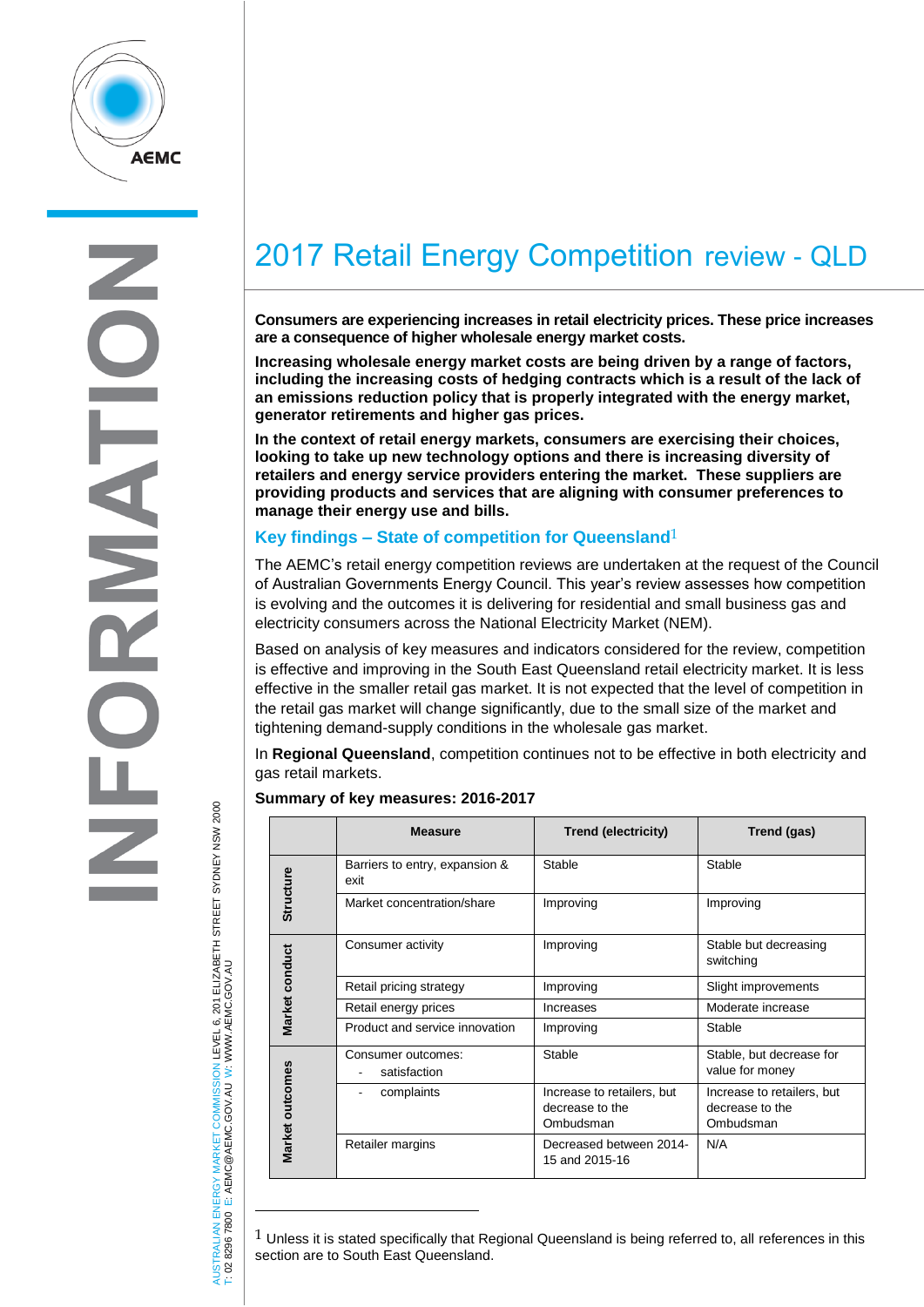#### **Retail electricity market**

# *Market structure measures remained stable*

- In December 2016, there were 15 electricity retailers operating in South East Queensland serving 1.4 million residential and small business consumers and three in **Regional Queensland** serving approximately 723,000 consumers.
- Market concentration fell slightly, and second tier retailers increased their market share from 8 per cent in 2015 to 11 per cent in 2016.
- In South East Queensland, volatile wholesale prices and the cost of hedging products has meant that some retailers are not actively pursuing customers, given the limited margins.
- In **Regional Queensland,** the Uniform Tariff Policy remains a barrier to entry.

#### *Consumer engagement and activity In South East Queensland has improved since 2016*

- For this year's review the consumer research was undertaken in January-February 2017 by Newgate Research. Unless otherwise noted, all results are based on the research findings for this time period
- 92 per cent of residential electricity consumers are aware of their ability to choose their retailer (unchanged from 2016) and 81 per cent are aware they can choose their plan, an increase from 77 per cent in 2016.
- Around 74 per cent of residential consumers and 73 per cent of small business consumers said they actively chose their plan.
- Around 34 per cent of residential consumers did not know whether they were on a market or standing offer contract.
- Around 33 per cent of residential consumers actively investigated options in the last 12 months, an increase of seven per cent from 2016. Small businesses investigating offers or options in the past 12 months increased by six per cent to 36 per cent.
- Based on data from AEMO and the AER, over the past 12 months approximately 17 per cent of residential consumers' switched retailer.
- Over the past five years, around 49 per cent of residential consumers and 40 per cent of small business consumers changed their retailer or plan. Residential consumers' main reasons for switching were price related.
- Awareness of the AER's Energy Made Easy comparator website in South East Queensland is higher than the NEM average but still low at 13 per cent.
- In **Regional Queensland**, 67 per cent of residential and 74 per cent of small business consumers felt that they did not have enough choice.
- Around 36 per cent of residential consumer indicated that they were definitely or probably will adopt new energy technologies in the next two years is around 36 per cent. These technologies include smart meters, solar panels, solar hot water systems, home energy management systems and batteries.

#### *There is an increasing diversity of products and services*

- There are a range of new energy service providers that have entered the market utilising technology, digital platforms and software solutions to create simple service offers for consumers. For instance, Ergon partnering with new energy service provider Habidapt to offer home energy management and energy efficiency products and services.
- The popularity of embedded networks continues to grow in Queensland. The jurisdiction has the highest concentration of registered and individual network exemptions in the NEM. The majority of Queensland's residential embedded networks are located in the Brisbane city area, the most highly concentrated embedded network region nationally. The Gold Coast and Sunshine Coast are also highly concentrated regions, and embedded networks have been established along the Pacific coast and further north to Cairns.

**Consumers are experiencing price increases as a result of high wholesale market energy costs.**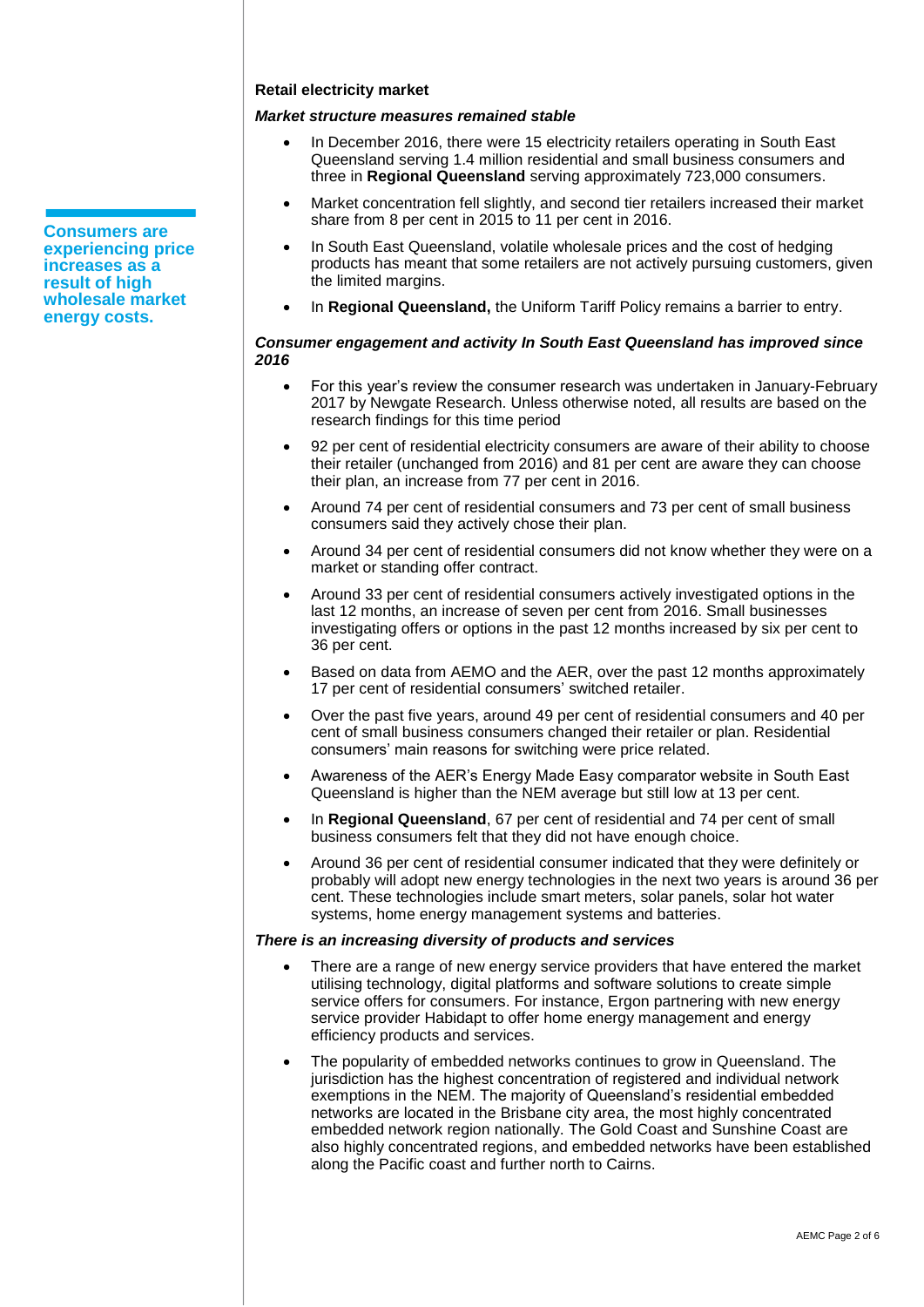**There is increasing diversity in retail offers and new retailers and service providers entering the retail energy market** 

#### *Larger discounts and savings are available*

- Consumers who shop around can save 12 per cent or \$175 on their electricity bills when moving from a median standing offer to the cheapest market offer.<sup>2</sup>
- The extent of price dispersion between market and standing offers is greater than price dispersion within both standing and market offers. The difference between the most expensive standing offer and the cheapest market offer is \$591, the spread of bills for standing offers is \$481 and the spread of bills for market offers is \$355.
- Based on retailer data, the average price paid by customers of the Big 3 retailers in South East Queensland remained stable between 2014-15 and 2015-16 at around 28c/kWh. However over this period, the best market offer price fell and the best standing offer increased.
- Solar offers are lower in South East Queensland compared to other jurisdictions with the ability to choose between retailers, despite the high penetration of solar.
- There are an increasing number of innovative pricing plans in the market. For example, Origin offers a fixed annual bill for consumers wanting billing certainty, while options for shorter payment periods are also being offered to help consumers with budgeting.

#### *Residential and small business consumer satisfaction remained relatively stable*

- Around 73 per cent said they were satisfied with their current retailer, a slight increase from 70 per cent from last year. Small business satisfaction remained stable with 70 per cent saying that they were very or somewhat satisfied.
- Residential consumer satisfaction with the customer service provided by their retailers remained stable at around 72 per cent. There was a slight decrease in the proportion of residential consumers who rated the value for money provided by their retailer as good to excellent, 58 per cent in 2017 compared to 56 per cent in 2016.
- Small business consumer satisfaction with the customer service and value for money provided by their retailer also remained stable at 67 and 51 per cent respectively.
- In **Regional Queensland**, satisfaction with electricity companies was lower in 2017, with 47 per cent of residential consumers surveyed indicating that they were either very or somewhat satisfied.

#### *Electricity retailer margins*

 $\overline{a}$ 

- For this year's review, the information was voluntarily provided by the Big 3 retailers and some smaller second tier retailers. This made it possible to assess gross margins of these retailers.
- The gross margins of the Big 3 retailers:
	- were larger across New South Wales and Victoria than gross margins of smaller second tier retailers in 2014-15, but similar to the gross margins of smaller second tier retailers in 2015-16
	- decreased between 2014-15 and 2015-16, in overall terms across all relevant jurisdictions. This was due solely to the decrease in gross margins in South East Queensland. Retail prices were deregulated in South East Queensland from 1 July 2016.
	- remained higher in Victoria than in other jurisdictions. As part of its inquiry into retail electricity supply and pricing, the ACCC may consider investigating the differences in retailer costs for different jurisdictions, in particular Victoria.

 $2$  These figures are as applied to representative customer in the Energex distribution area with annual consumption of 5,173kWh where 1,552kWh is controlled load, as at 5 January 2017.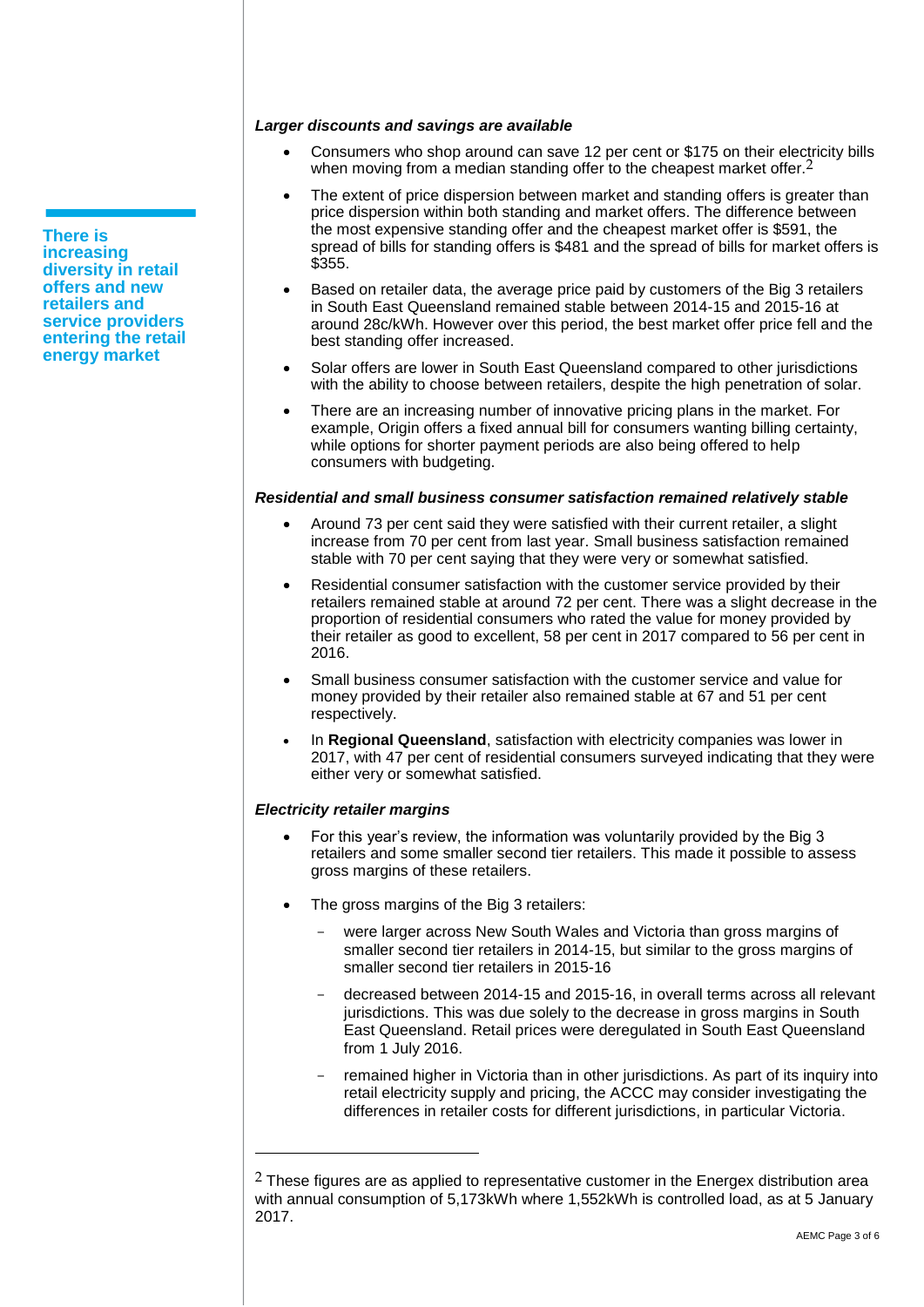#### **Retail gas market**

#### *Independent rivalry and retail gas market structure in Queensland has slightly improved.*

- Market concentration fell slightly and second tier retailers increased their market share slightly to 3 per cent in 2017 from 1 per cent in 2016.
- While no retailers explicitly mentioned the existence of material barriers to entry, expansion or exit, previous reports identified the small demand base as a barrier to entry.
- A number of retailers made some general comments in relation to the outlook for the gas market over the next two years given the impact of Queensland LNG exports. With a trebling in the demand for gas, the expectation is for pressure on domestic supply quantities and higher wholesale prices. The level of retail competition will most likely reflect the availability of, and retailer access to, competitively priced gas.

#### *Consumer engagement and activity fell slightly.*

- Residential awareness of their ability to choose their gas company fell slightly to 88 per cent in 2017 from 89 per cent in 2016.
- Based on AEMO/AER data, over the past 12 months, the switching rate among small gas consumers decreased to eight per cent this year.
- Over the past five years, 30 per cent of residential consumers changed their gas retailer or plan, an increase from 27 per cent for residential consumers reported in last year's survey.

#### *Consumers can save by switching offers.*

 Consumers who shop around can save approximately 8.5 per cent or \$93 on their gas bills. $3$  The level of possible savings differs with energy consumption, discount eligibility and type of contract.

#### *Residential consumer satisfaction with their retailer has decreased slightly.*

- 68 per cent of residential consumers said they were very or somewhat satisfied with their current retailer, a decrease from 79 per cent in the 2016 survey.
- 70 per cent of residential consumers rated the quality of customer service they receive as good to excellent.
- In relation to consumer perceptions about value for money, 55 per cent of residential consumer gave a rating of good to excellent, which is a significant decrease from 70 per cent in 2016.

Note: due to small sample size gas results for small business not reported.

#### **Recommendations**

 $\overline{a}$ 

The report makes a number of recommendations that relate to enhancing competition in NEM retail energy markets and improving consumer outcomes. These include:

**Recommendation 1: A broad information program is developed by Energy Consumers Australia (ECA) in partnership with the jurisdictions that would support consumer awareness and confidence in the options that are available to manage energy bills. This** information program would be developed as soon as practicable given recent and significant price increases. This work would apply the AEMC consumer blueprint that highlights and identifies the various channels needed to effectively communicate across and within consumer segments and also the broader community.

**Recommendation 2:** The AER is resourced to run an effective awareness campaign of their Energy Made Easy website and are resourced to maintain and develop the site.

**Recommendation 3:** The AER consider opportunities to improve the:

**There are discounts and savings available to consumers by shopping around**

 $3$  As applied to residential customers as at 27 January 2017, and based on consumption of 24,000 MJ.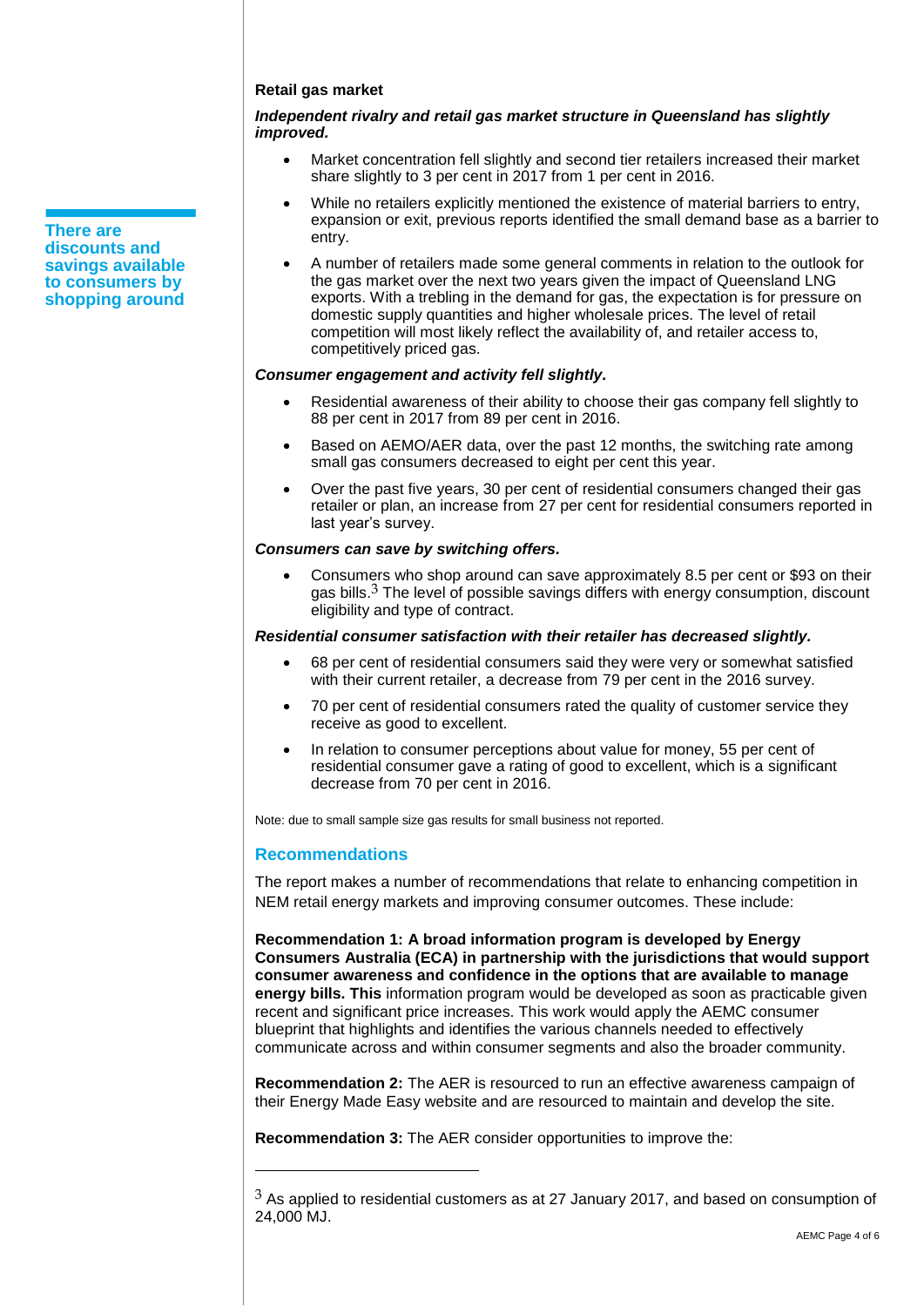- **The 2017 retail competition review makes a number of recommendations to enhance competition in retail electricity and gas markets and improve consumer outcomes**
- Information provided by retailers to consumers related to the comparison of retail market offers.
- Transparency of information provided to consumers in relation to expiring fixed benefit periods in market offers.

The AER may need to consider whether amendments to its retail pricing guidelines are required or whether rule change requests need to made to the AEMC.

**Recommendation 4:** As a priority, retailers and distributors make it easier and limit delays for consumers (and their agents) to access their consumption data. In particular, retailers and distribution network businesses develop streamlined arrangements for obtaining informed consent from consumers to the provision of metering data to their authorised representatives. The work by ECA and electricity distribution network businesses on streamlining information requirements from consumers and their agents should continue. In the absence of any industry progress, the ECA may consider if changes should be requested to the National Electricity Rules and National Energy Retail Rules.

**Recommendation 5**: Retailers, consumer advocates and jurisdictions assist in transitioning vulnerable consumers, particularly those on hardship plans or experiencing payment difficulties, away from higher priced standing offers or market offers with expired fixed benefit periods.

**Recommendation 6:** COAG Energy Council write to COAG and the relevant jurisdictions to review the application of their energy concession schemes with a strategy on improving awareness of energy concession schemes among different consumer segments.

**Recommendation 7**: Jurisdictions to harmonise their energy customer protection arrangements so that barriers and costs for traditional and new retailers who operate across the NEM are minimised. To facilitate this work, COAG Energy Council request the AEMC to provide advice on the existing suite of modifications that have been made by jurisdictions to the National Energy Customer Framework (NECF) and the differences between NECF jurisdictions and Victoria. This program of work should be completed within two years.

**Recommendation 8:** Noting the progress made to date, COAG Energy Council should continue to consider how the NECF can be reformed given the diversity of new retailers, service providers and product and service offering available in the competitive retail energy market.

**Recommendation 9:** Industry develops a credible survey to address the lack of data for electricity trading hedging products. In the absence of industry action, the AEMC will consider, as part of its G20 over the counter derivatives review, whether electricity OTC products should continue to be exempt from derivative trade reporting requirements.

# **Background**

The AEMC retail competition reviews were initially undertaken to support the commitment made by jurisdictions in 2004 to deregulate retail energy prices where effective competition could be demonstrated. Since our last annual review, most major NEM jurisdictions now have deregulated retail energy markets. Given the extent of deregulation, this year's review focuses on how competition is evolving and the outcomes it is delivering for residential customers and small business consumers, excluding large industrial and commercial users.

To consider the overall effectiveness of competition in retail energy markets, the review applies a range of market measures and indicators against a structure-conductperformance framework. The market measures and indicators are not considered in isolation, as no single measure or indicator captures all the information about the effectiveness of competition in the retail energy services market. Instead, the review assesses evidence provided by a range of indicators and measures and their trends over time. The analysis of measures and indicators uses market and retailer data, quantitative consumer research, a retailer survey and stakeholder feedback.